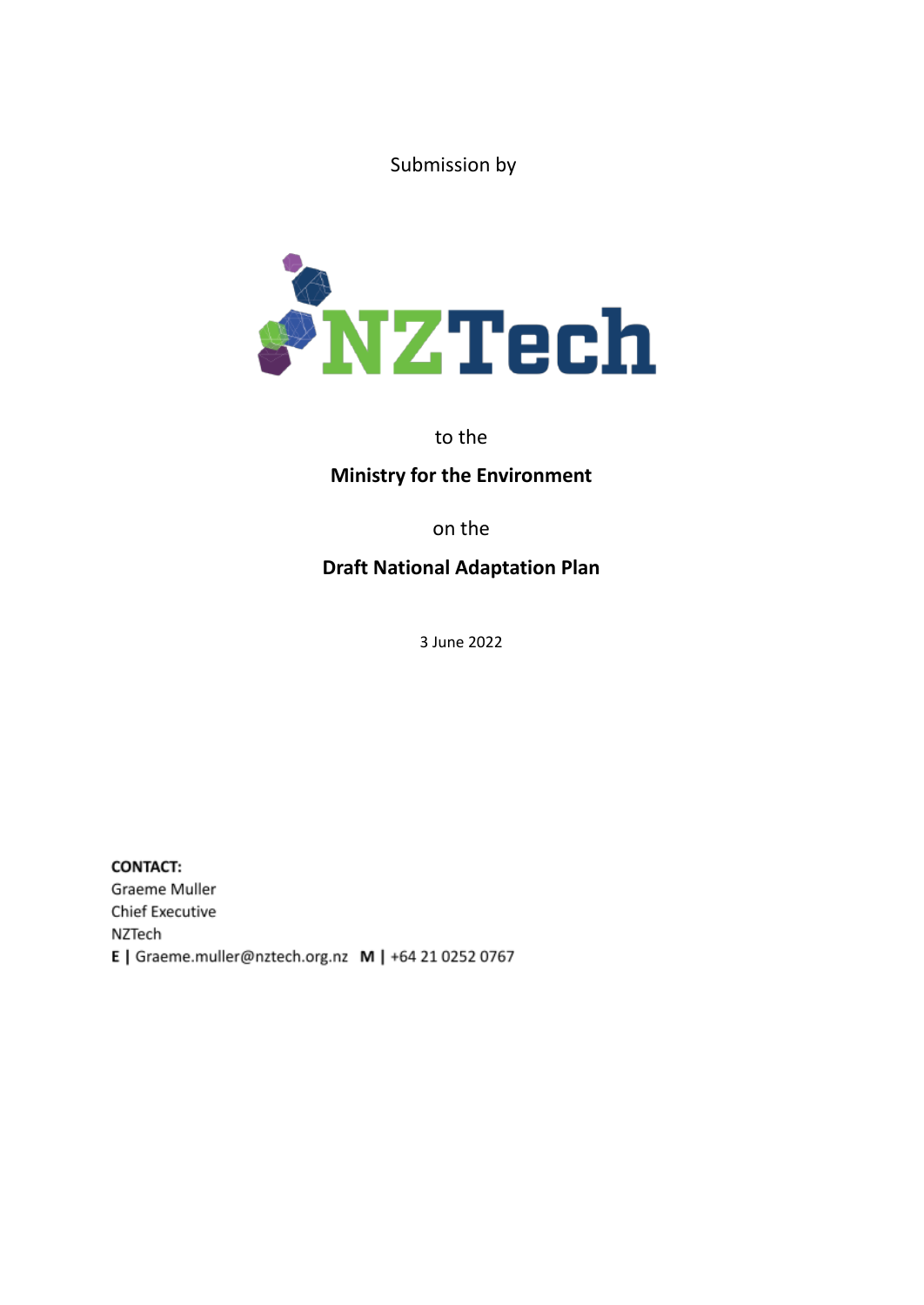#### 3 June 2022

### **NZTECH SUBMISSION ON THE DRAFT NATIONAL ADAPTATION PLAN**

#### **SUMMARY**

- NZTech wishes to thank the Ministry for the opportunity to submit our views on its Draft National Adaptation Plan. We welcome in particular the invitation to provide feedback on (i) the impact of climate change on the technology sector, and (ii) the role of data and information in enabling assessment and reduction in risks from climate change.
- NZTech is willing to provide any further assistance that Ministry may need, and answer any questions it may have on this submission.

#### **BACKGROUND**

- NZTech is a member funded, not-for-profit, non-governmental organisation that represents 20 tech associations with over 1600 members who collectively employ more than 100,000 New Zealanders: over 10 percent of the New Zealand workforce.
- Our purpose is to help create a more sustainable, equitable and prosperous New Zealand underpinned by technology. We do this by helping our members work together to connect the tech ecosystem, promote the importance of technology for New Zealand and New Zealand technology for the world, and help advance the growth of the tech ecosystem and the New Zealand economy.
- Our members include New Zealand tech exporters, local and multinational IT firms, startups, universities, government agencies, financial service providers and large corporate users of technology.

#### **RESPONSES TO SELECTED QUESTIONS**

**1. Climate change is already impacting New Zealanders. Some examples include extreme weather events such as storms, heatwaves and heavy rainfall which affects lives, livelihoods, health and wellbeing, ecosystems and species, economic, social and cultural assets, services (including ecosystem services) and infrastructure. How is climate change impacting you? This could be within your community and/or hapū and iwi, and/or your business/organisation, and/or your region.**

NZTech's members cover a broad range of industries, including those most impacted by climate change, such as agriculture, energy and transport. Such impacts are well-documented and have prompted, and continue to prompt, changes in behaviour that will likely be long-term.

The impact of climate change is also being considered across the digital innovators within our members as they proactively consider the energy usage of various technology systems. However, as predominantly "weightless" exporters, climate change provides more opportunities than challenges for the digital technology and innovation sectors.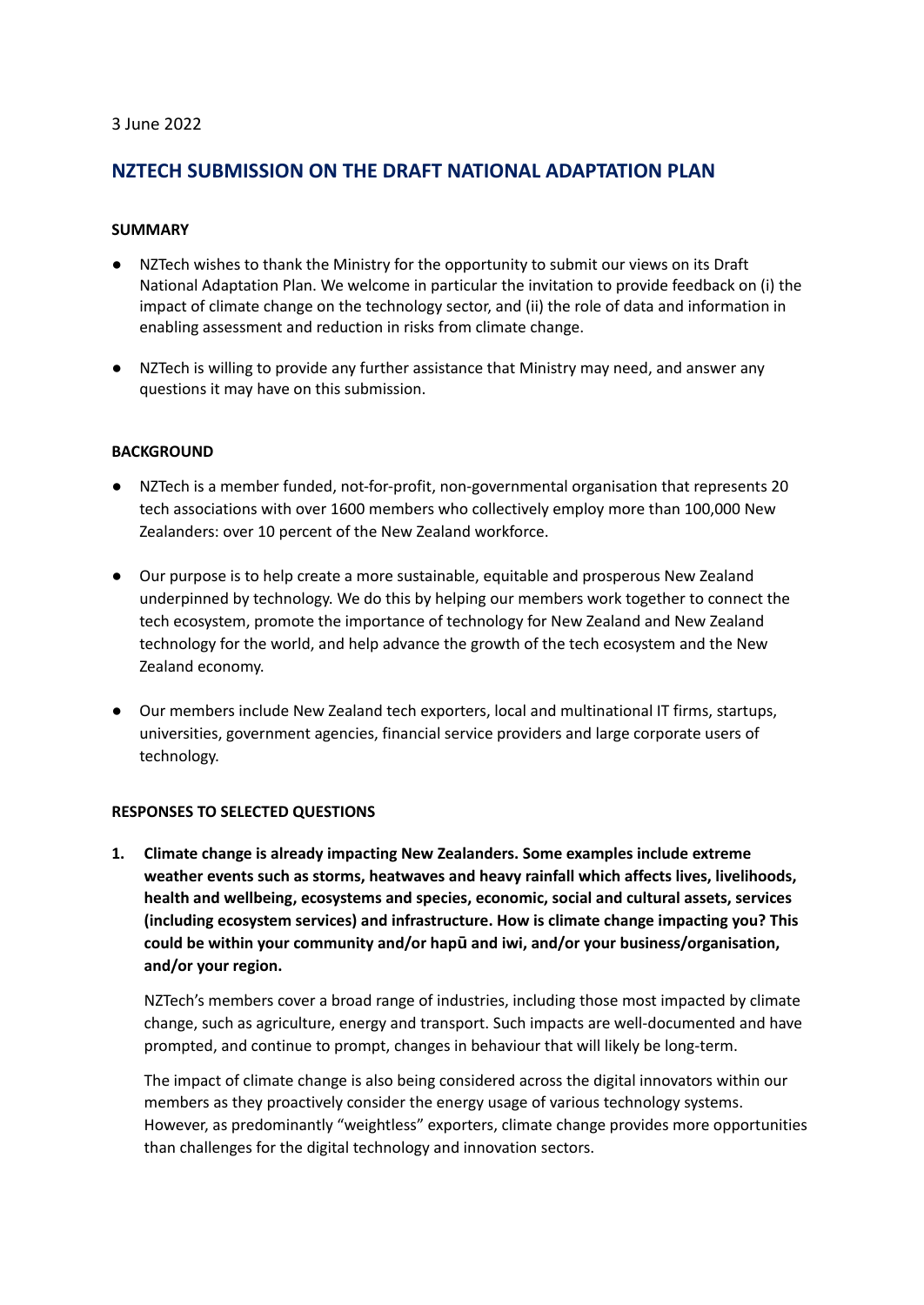**2. The national adaptation plan focuses on three key areas. Please indicate which area is most important for you.**

**Focus area one: Reform institutions to be fit for a changing climate. This means updating the legislative settings so that those who are responsible for preparing for and reducing exposure to changing climate risk will be better equipped.**

**Focus area two: Provide data, information and guidance to enable everyone to assess and reduce their own climate risks. This means that all New Zealanders will have access to information about the climate risks that are relevant to them**

**Focus area three: Embed climate resilience across government strategies and policies. This means that Government agencies will be considering climate risks in their strategies and proposals. other? Please explain.**

Focus area two is the most important for us. Technology will be crucial to gaining the upper hand over climate change, and this work begins with a comprehensive assessment of climate risks easily accessible to all affected parties.

Accordingly, we fully support the Ministry's plan to design and develop an Adaptation Information Portal as a national hub of all available climate change data and information, allowing New Zealanders to understand and assess their climate risk, find solutions and share best practices.

We similarly support the National Institute of Water and Atmospheric Research (NIWA) Projections Project, working to make the global climate projections from the most recent Intergovernmental Panel on Climate Change (IPCC) report (AR6 – WG1) more applicable to New Zealand, by providing regional and local climate projections data.

Additionally, our recently published AI Forum report Artificial Intelligence for the [Environment](https://nztech.org.nz/wp-content/uploads/sites/8/2022/05/AI-for-the-Environment-Report-2022.pdf) in [Aotearoa](https://nztech.org.nz/wp-content/uploads/sites/8/2022/05/AI-for-the-Environment-Report-2022.pdf) New Zealand identified the importance of establishing a coherent national environmental data ecosystem if we wish to enable the use of technologies such as AI to enable improvements in environmental responses.

[https://nztech.org.nz/wp-content/uploads/sites/8/2022/05/AI-for-the-Environment-Report-202 2.pdf]

**5. The National Climate Change Risk Assessment recognised that there may be economic opportunities in adapting to a changing climate. a) What opportunities do you think could exist for your community or sector? b) What role could central government play in harnessing those opportunities?**

(a) Climate change has highlighted the importance to New Zealand's economic future of sustainable high-value tech jobs producing goods and services with a much-reduced carbon footprint. Technology in New Zealand connects people and markets, is the pathway to tomorrow's jobs, and helps combat climate change.

Tech sector growth is outstripping growth in the wider economy and it is estimated that over the past five years, our tech sector has grown 30 percent faster than the economy overall.

Significantly, it is a sector that is low in emissions and high in exports, compared to other sectors, and brings new revenue from overseas sales. Jobs in the tech sector are less vulnerable to external shocks and are less reliant on natural resources.